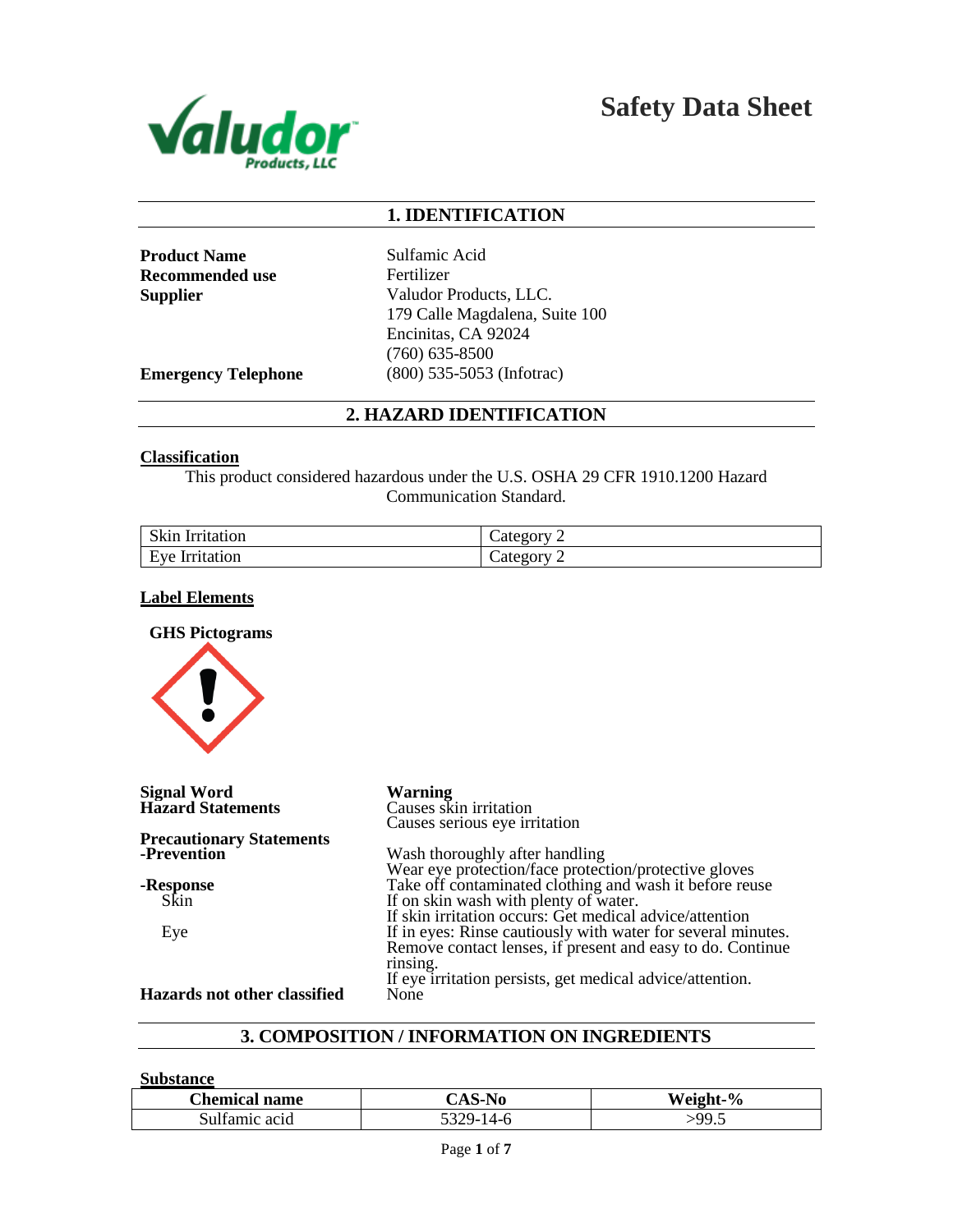# **4. FIRST-AID MEASURES**

## **First Aid Measures**

| <b>Eye Contact</b>  | Immediately rinse with plenty of water. Remove contact         |
|---------------------|----------------------------------------------------------------|
|                     | lenses, if present and easy to do so. Keep eye wide open       |
|                     | while rinsing. Continue rinsing for 15 minutes. Call a doctor/ |
|                     | physician if irritation persists.                              |
| <b>Skin Contact</b> | Wash off immediately with plenty of water. Remove all          |
|                     | contaminated clothes/ shoes and was before reuse. If skin      |
|                     | irritation persists, call a doctor/physician.                  |
| <b>Inhalation</b>   | Remove to fresh air. If not breathing, give artificial         |
|                     | respiration. Get medical attention.                            |
| <b>Ingestion</b>    | Do not induce vomiting without medical advice. Rinse           |
|                     | mouth with water. Never give anything by mouth to an           |
|                     | unconscious person. If symptoms persist, call a physician.     |

### **Most important symptoms/effects, acute and delayed**

| <b>Symptoms</b> |  | Causes skin irritation. Causes serious eye irritation. |
|-----------------|--|--------------------------------------------------------|
|-----------------|--|--------------------------------------------------------|

# **5. FIRE-FIGHTING MEASURES**

| <b>Suitable extinguishing Media</b> | Water fog, foam, carbon dioxide (CO2) |
|-------------------------------------|---------------------------------------|
|                                     |                                       |

Unsuitable Extinguishing Media Full water Jet

## **Specific Hazards Arising from the chemical**

Hazardous combustion products Thermal decomposition can lead to the release of irritation or toxic gases and vapors; including and not limited to: Sulphur oxides, Nitrogen oxides, Ammonia, Carbon oxides

## **Protective equipment and precautions for fire-fighters**

As in any fire, wear self-contained breathing apparatus pressure-demand, MSHA/NIOSH (approved or equivalent) and full protective gear.

# **6. ACCIDENTAL RELEASE MEASURES**

## **Personal precautions, protective equipment, and emergency procedures**

**Personal precautions** Avoid contact with eyes, skin and clothing. Avoid breathing vapors or mists. Use personal protection recommended in Section 8. Ensure adequate ventilation.

## **Methods and materials for containment and cleanup**

**Methods for clean-up** Sweep or vacuum up and place in an appropriate closed container. Keep unauthorized personnel away. Avoid generating dust. **Environmental Precautions** Prevent entry into waterways or sewers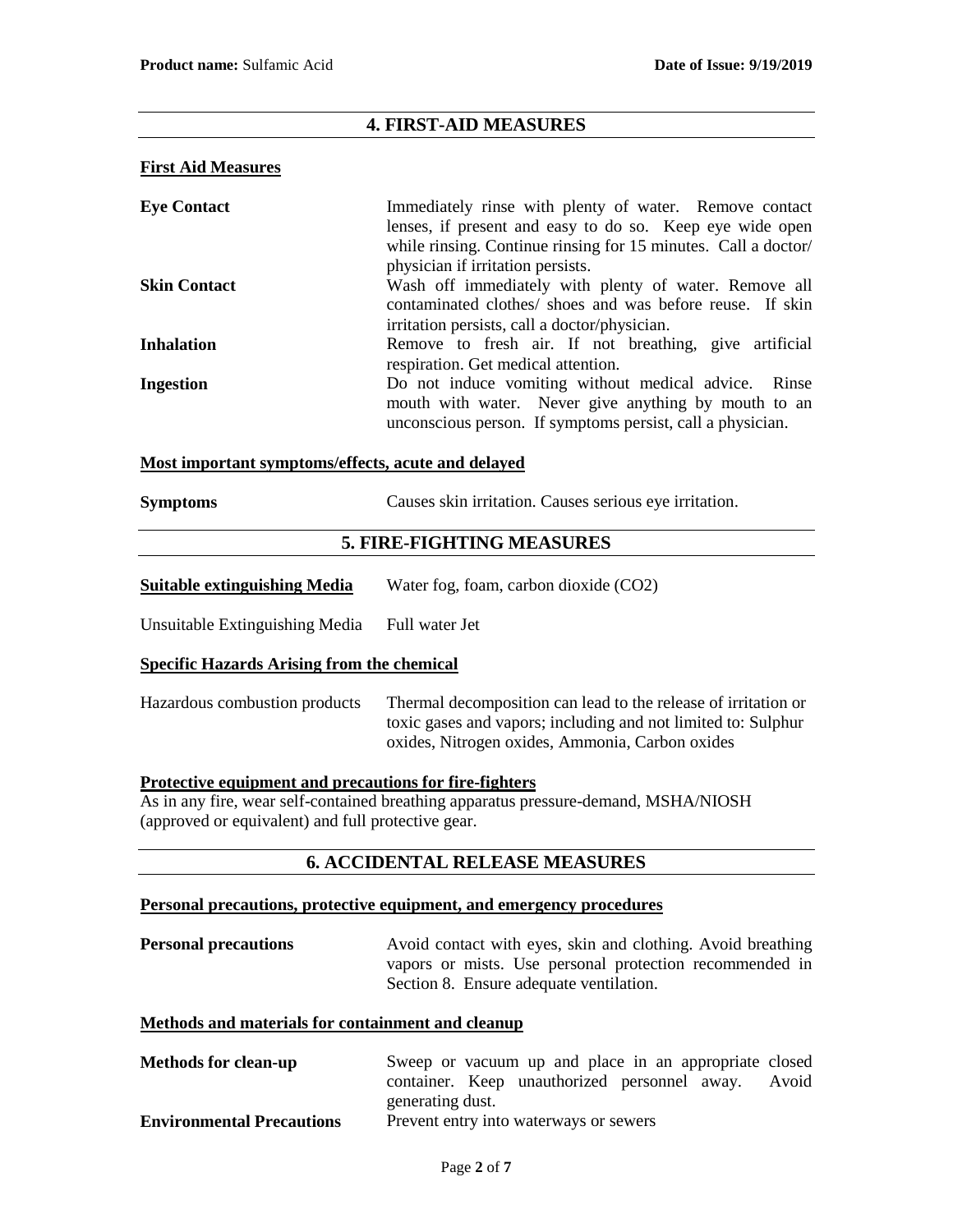# **7. HANDLING AND STORAGE**

# **Precautions for safe handling**

Ensure adequate ventilation. Avoid contact with eye, skin and clothing. Do not breathe dust. Use personal protection recommended in section 8. Wash thoroughly after handling. Wash contaminated clothing before reuse. Do not eat, drink or smoke when using this product. Wash before breaks and at the end of the workday. Clean equipment and work area regularly.

# **Conditions for safe storage, including any incompatibilities**

Store in a cool, well-ventilated place. Keep containers closed and labeled when not in use. Protect from moisture contamination. Protect against heat/sun rays. Keep away from incompatible materials (see section 10).

# **8. EXPOSURE CONTROLS / PERSONAL PROTECTION**

## **Exposure Guidelines**

This product does not contain any hazardous materials with occupational exposure limits established by the regional specific regulatory bodies.

## **Appropriate engineering controls**

Ensure adequate ventilation, especially in confined areas. Consider the potential hazards of this material, applicable exposure limits, job activities and other substances in the workplace when designing controls and selecting personal protective equipment.

## **Personal Protective Equipment**

| <b>Eye/face protection</b>    | Tightly fitted safety goggles.                               |  |  |
|-------------------------------|--------------------------------------------------------------|--|--|
| <b>Skin protection</b>        | Wear protective clothing. Choose the appropriate protective  |  |  |
|                               | clothing and gloves based on the tasks being performed to    |  |  |
|                               | avoid exposure to skin. Wear protective gloves.              |  |  |
|                               | Glove material: butyl rubber, nitrile rubber.                |  |  |
|                               | Layer thickness: 0.11 mm                                     |  |  |
|                               | Breakthrough time: >480 min.                                 |  |  |
| <b>Respiratory protection</b> | Not required under normal circumstances. If exposure limits  |  |  |
|                               | are exceeded or if irritation or other symptoms are          |  |  |
|                               | experienced use a NIOSH/MSHA approved respirator             |  |  |
| <b>Hygiene Measures</b>       | Handle in accordance with good industrial hygiene and safety |  |  |
|                               | practices. Do not eat, drink or smoke when using this        |  |  |
|                               | product.                                                     |  |  |

# **9. PHYSICAL and CHEMICAL PROPERTIES**

**Appearance** White, crystalline **Physical state** Solid **Odor** odorless **Odor threshold** No information available **pH** At 25C / 77F:  $10g/L$ : 1.18 **Melting point / freezing point** 205 C / 400 F **Boiling point / Boiling range** Not applicable **Flash point** No information available **Evaporation rate** Not applicable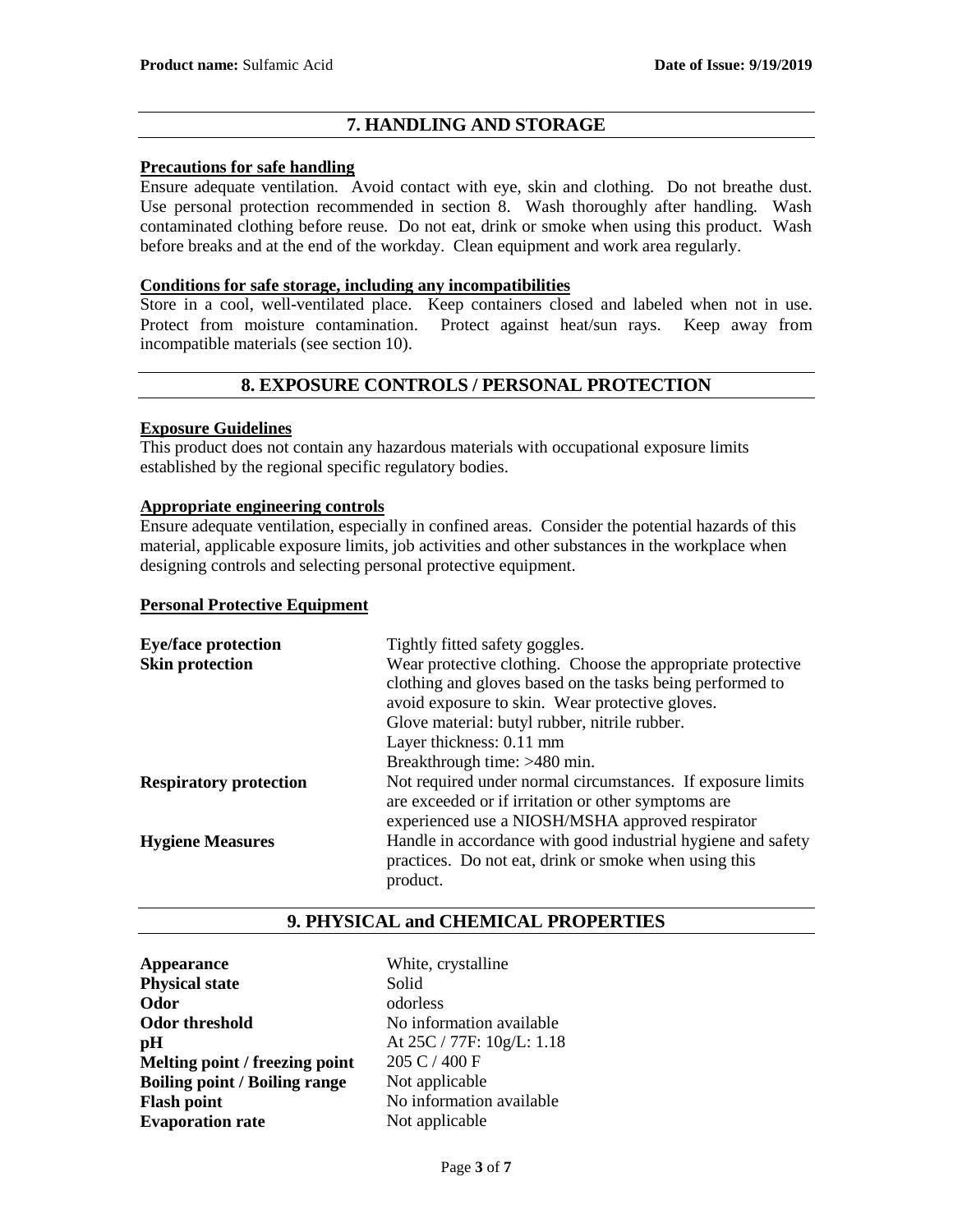| <b>Flammability</b>                        | No information available                                   |
|--------------------------------------------|------------------------------------------------------------|
| <b>Flammability or explosive</b><br>limits |                                                            |
|                                            | No information available                                   |
| <b>Upper</b>                               |                                                            |
| Lower                                      | No information available                                   |
| Vapor pressure                             | At 20 C: 0.0078 hPa                                        |
| Vapor density                              | No information available                                   |
| <b>Specific Gravity</b>                    | At 20C: $2.15$ g/cm3                                       |
| Solubility in water                        | At 20C: 181.4 g/L                                          |
| <b>Partition coefficient</b>               | $-4.34 \log P(o/w)$ Based on the n-octanol/water partition |
|                                            | coefficient accumulation in organisms is not expected      |
| <b>Auto-ignition temperature</b>           | No information available                                   |
| <b>Decomposition temperature</b>           | No information available                                   |
| <b>Viscosity</b>                           | No information available                                   |

# **10. STABILITY AND REACTIVITY**

| <b>Reactivity</b>                            | None known under normal conditions.                                                                                                                |  |
|----------------------------------------------|----------------------------------------------------------------------------------------------------------------------------------------------------|--|
| <b>Chemical stability</b>                    | Stable under ordinary conditions of use and storage.                                                                                               |  |
| <b>Possibility of hazardous</b><br>reactions | Explosive reaction with concentrated nitric acid                                                                                                   |  |
| <b>Conditions to avoid</b>                   | Excessive heating, humidity, dust formation, incompatible<br>materials                                                                             |  |
| <b>Incompatible materials</b>                | Hydrochloric acid, halogens, alkalis, ammonia, oxidizing<br>agents (nitrates, nitrites, nitric acid), nitrogen oxides (NOx),<br>metals with water. |  |
| <b>Hazardous decomposition</b><br>products   | Hazardous combustion can lead to the release of irritating<br>gases and vapors.                                                                    |  |

# **11. TOXICOLOGICAL INFORMATION**

# **Information on likely routes of exposure**

| <b>Skin contact</b> | Causes skin irritation                    |
|---------------------|-------------------------------------------|
| Eye contact         | Causes eye irritation                     |
| <b>Inhalation</b>   | May cause irritation of respiratory tract |
| <b>Ingestion</b>    | May be harmful if swallowed               |

**Symptoms related to the physical chemical and toxicological characteristics** No information available

# **Delayed and immediate effects and also chronic effects form short and long-term exposure**

| <b>Skin damage/irritation</b> | Causes skin irritation        |  |
|-------------------------------|-------------------------------|--|
| Eye damage/irritation         | Causes serious eye irritation |  |
| <b>Sensitization</b>          | Not classified                |  |
| <b>Mutagenic effects</b>      | Not classified                |  |
| Carcinogenicity               | Not classified                |  |
| <b>Reproductive toxicity</b>  | Not classified                |  |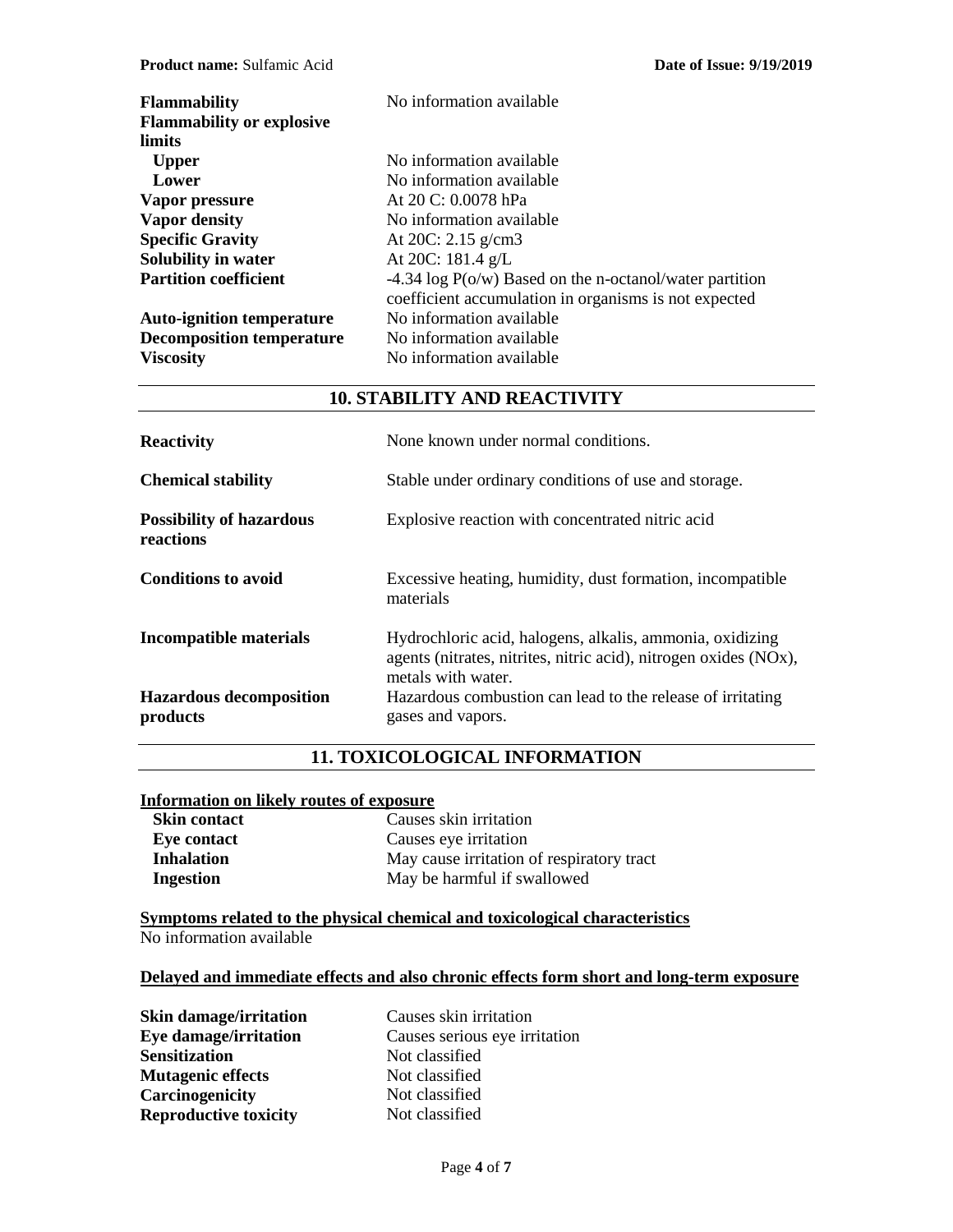| $STOT$ – single exposure        | Not classified |
|---------------------------------|----------------|
| <b>STOT</b> – repeated exposure | Not classified |
| <b>Aspiration hazard</b>        | Not classified |

## **Acute Toxicity**

## **Component information**

| C <b>omponent</b> | Cas-No    | LD50 (<br>Oral        | <b>LD50 Dermal</b>    | <b>LC50</b> Inhalation   |
|-------------------|-----------|-----------------------|-----------------------|--------------------------|
| Sulfamic Acid     | 5329-14-6 | $2,000 \text{ mg/kg}$ | $2,000 \text{ mg/kg}$ | $\overline{\phantom{a}}$ |

# **12. ECOLOGICAL INFORMATION**

**Ecotoxicity** Harmful to aquatic life with long lasting effects. Should not be released to environment.

| <b>Component</b> | <b>Freshwater Fish</b> | Algae                       | <b>Water Flea</b>                      |
|------------------|------------------------|-----------------------------|----------------------------------------|
| Sulfamic Acid    | LC50: 70.3 mg/L/96 h   | EC50: $48 \text{ mg/L}/72h$ | EC50: $71.6 \text{ mg}/\frac{1}{48}$ h |
| 5329-14-6        | (Pimephales promelas)  | (Desmodesmus)               | (Daphnia magna)                        |
|                  |                        | Subcapitata)                |                                        |

| <b>Persistence and degradability</b> | No information available |
|--------------------------------------|--------------------------|
| <b>Bioaccumulative potential</b>     | No information available |
| <b>Mobility in soil</b>              | No information available |
| Other adverse effects                | No information available |

# **13. DISPOSAL CONSIDERATIONS**

**Waste Disposal Methods** Processing, use, or contamination of this product may occur during product use. Accordingly, it is the responsibility of the user to determine the proper disposal methodologies. Consult the appropriate state, regional or local regulations to ensure complete and accurate classification. Dispose of contaminated packaging in accordance with local regulations.

# **14. TRANSPORT INFORMATION**

| DOT                         | Regulated     |
|-----------------------------|---------------|
| UN-No                       | 2967          |
| <b>Proper Shipping Name</b> | Sulfamic Acid |
| <b>Hazard Class</b>         | 8             |
| <b>Packing Group</b>        | Ш             |
| <b>IATA</b>                 | Regulated     |
| UN-No                       | 2967          |
| <b>Proper Shipping Name</b> | Sulfamic Acid |
| <b>Hazard Class</b>         | 8             |
| <b>Packing Group</b>        |               |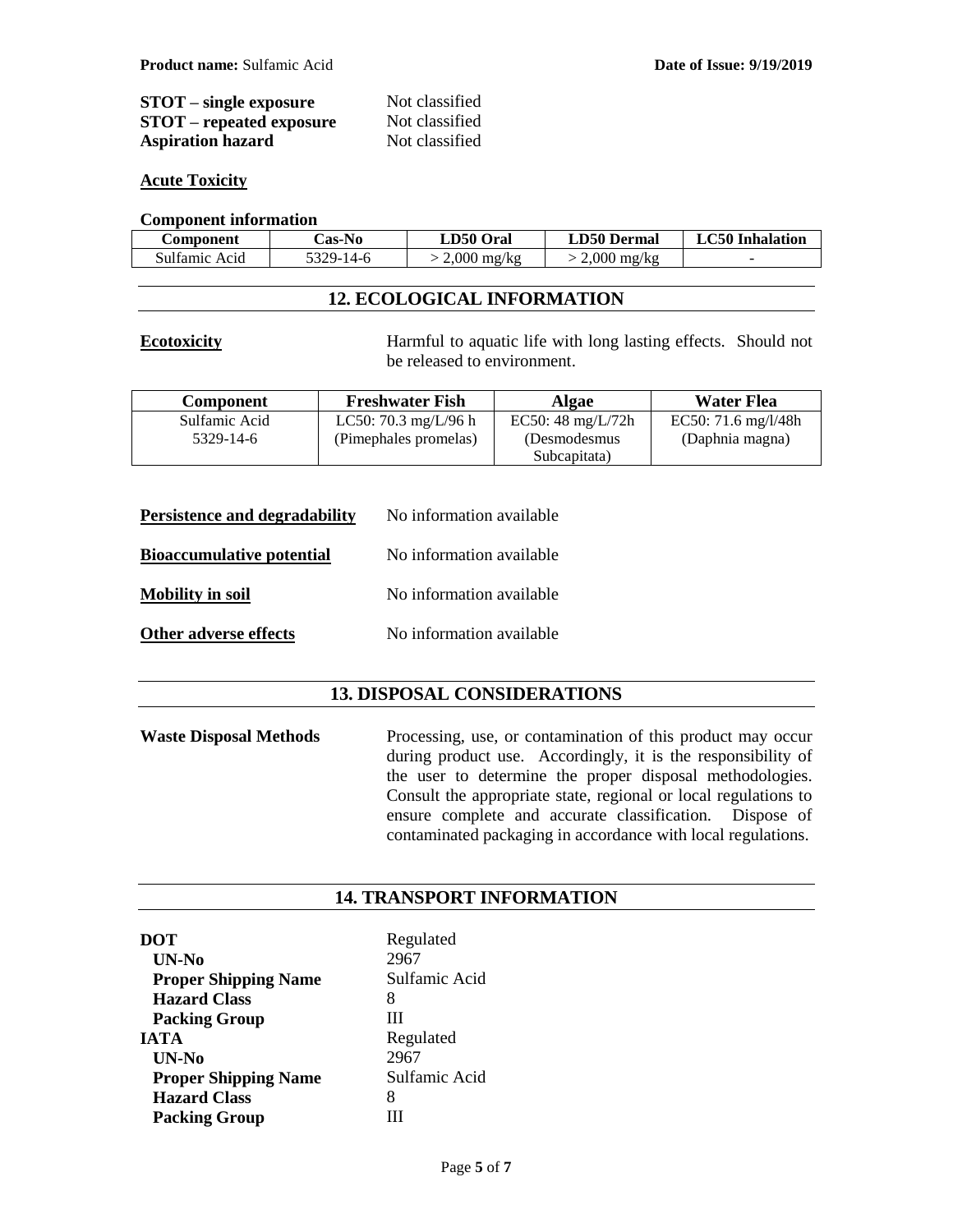| IMDG-                       | Regulated     |  |
|-----------------------------|---------------|--|
| UN-No                       | 2967          |  |
| <b>Proper Shipping Name</b> | Sulfamic Acid |  |
| <b>Hazard Class</b>         | x             |  |
| <b>Packing Group</b>        | Ш             |  |

# **15. REGULATORY INFORMATION**

# **International Inventories**

| $TCC$ $\Lambda$<br>UA.<br>- 1<br>ᆂ | .1sted |
|------------------------------------|--------|
| <b>DSL</b>                         | ∟ısted |

## **US Federal Regulations**

# **TSCA section 12(b) Export Notification**

Not regulated

# **SARA 313**

Section 313 of Title III of the Superfund Amendments and Reauthorization Act of 1986 (SARA). Not applicable

# **SARA 311/312 Hazard Categorization**

| Acute health hazard   | Yes                     |
|-----------------------|-------------------------|
| Chronic Health Hazard | No                      |
| Fire hazard           | $\rm No$                |
| Pressure              | No                      |
| Reactivity            | $\overline{N}_{\Omega}$ |

# **CERCLA/SARA 302 & 304**

Section 302 & 304 of Title III of the Superfund Amendments and Reauthorization Act of 1986 (SARA). Not applicable

**CWA (Clean Water Act)** Not applicable

## **US State Regulations**

## **California Proposition 65**

This product does not contain any proposition 65 chemicals

# **16. OTHER INFORMATION**

**NFPA Ratings** Health: 2 Flammability: 0 Reactivity: 0

Creation Date: 9/19/2019 Revision Date: Revision Number: 1 Revision Information: Creation